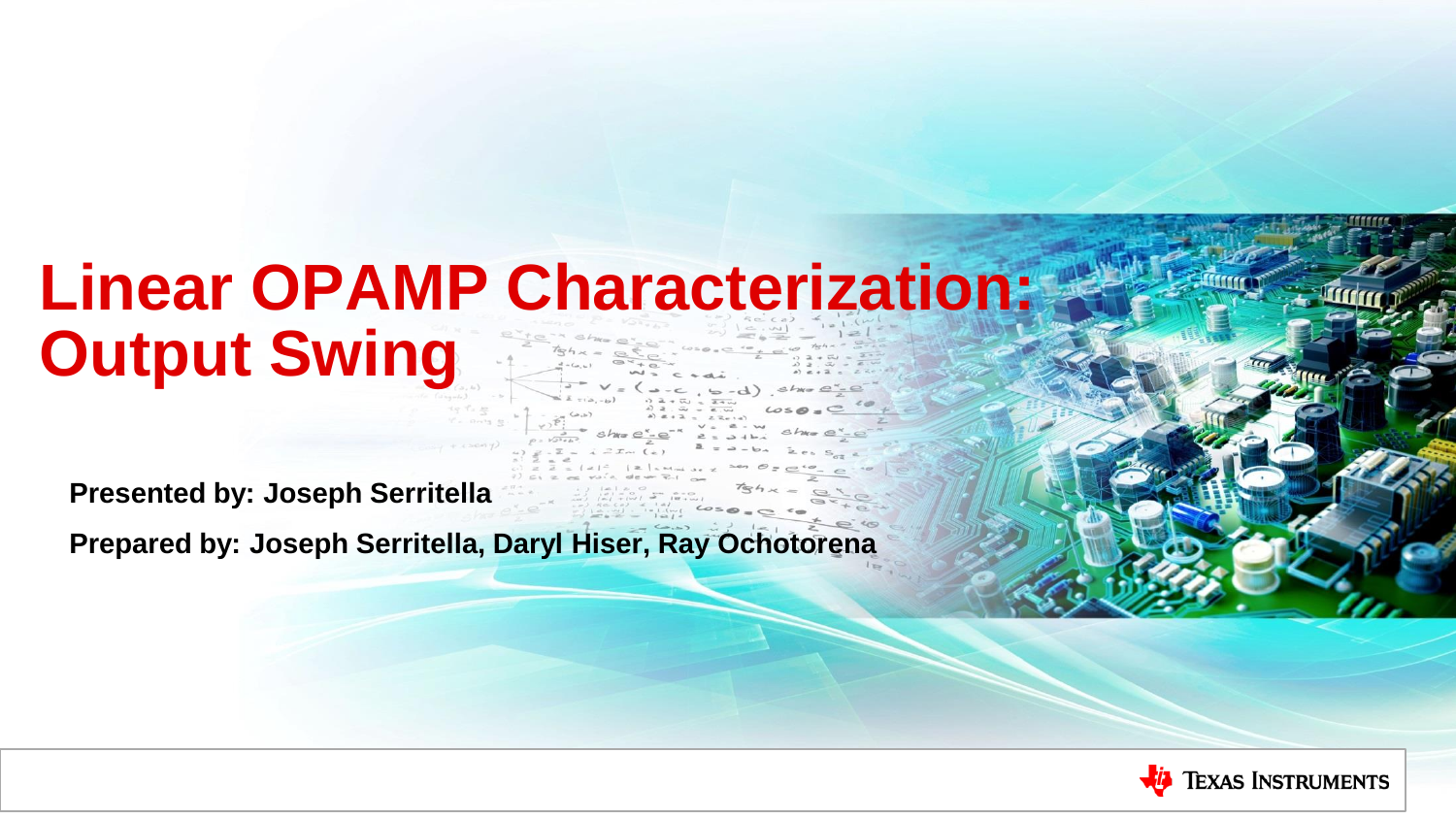### **OPAMP verification**

#### **OPAMP electrical characterization:**

- Characterizing the electrical behavior of an integrated circuit is critical during application troubleshooting
	- Non-conformances can be identified by comprehending device-level characteristics in addition to system performance
- OPAMP electrical characterization series will review the following topics:
	- $-$  Voltage offset (V<sub>OS</sub>)
	- $-$  V<sub>CM</sub> / Common Mode Rejection Ratio (CMRR)
	- Power Supply Rejection ratio (PSRR)
	- **Output swing**
	- Output swing
	- Quiescent current
	- Open loop gain  $(A_{\Omega})$



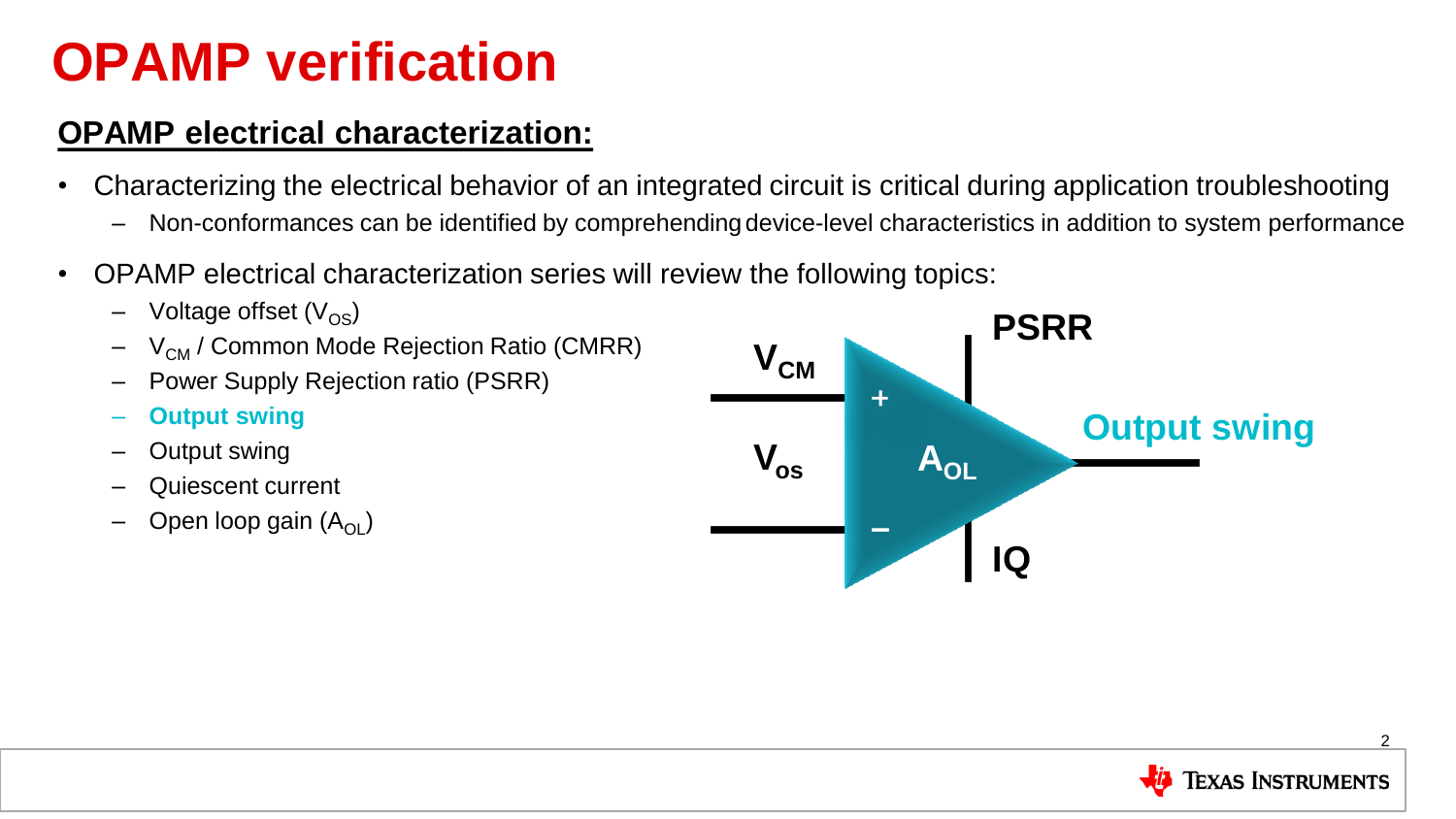### **Prerequisites**

### **Electrical characterization: Output Swing / Slam**

- Output swing and slam measurement methods are reviewed
- Following prerequisites are recommended prior to proceeding though the handbook

### **Prerequisites:**

#### **TI-Precision Labs (TIPL) courses:**

**Op Amps: Input and Output Limitations TI.com/output-limitations**

#### **Pocket reference:**

**Training: Analog Engineer's Pocket Reference ti.com/analogrefguide**

**Application handbook: A-B-A: Board Level Troubleshooting**

**ti.com/board-level-troubleshooting**

### **Simulation tools:**

 Simulations are presented within the handbook. It is recommended to install TINA-TI TINA-TI can be downloaded for free on ti.com: TI.com/tina-ti

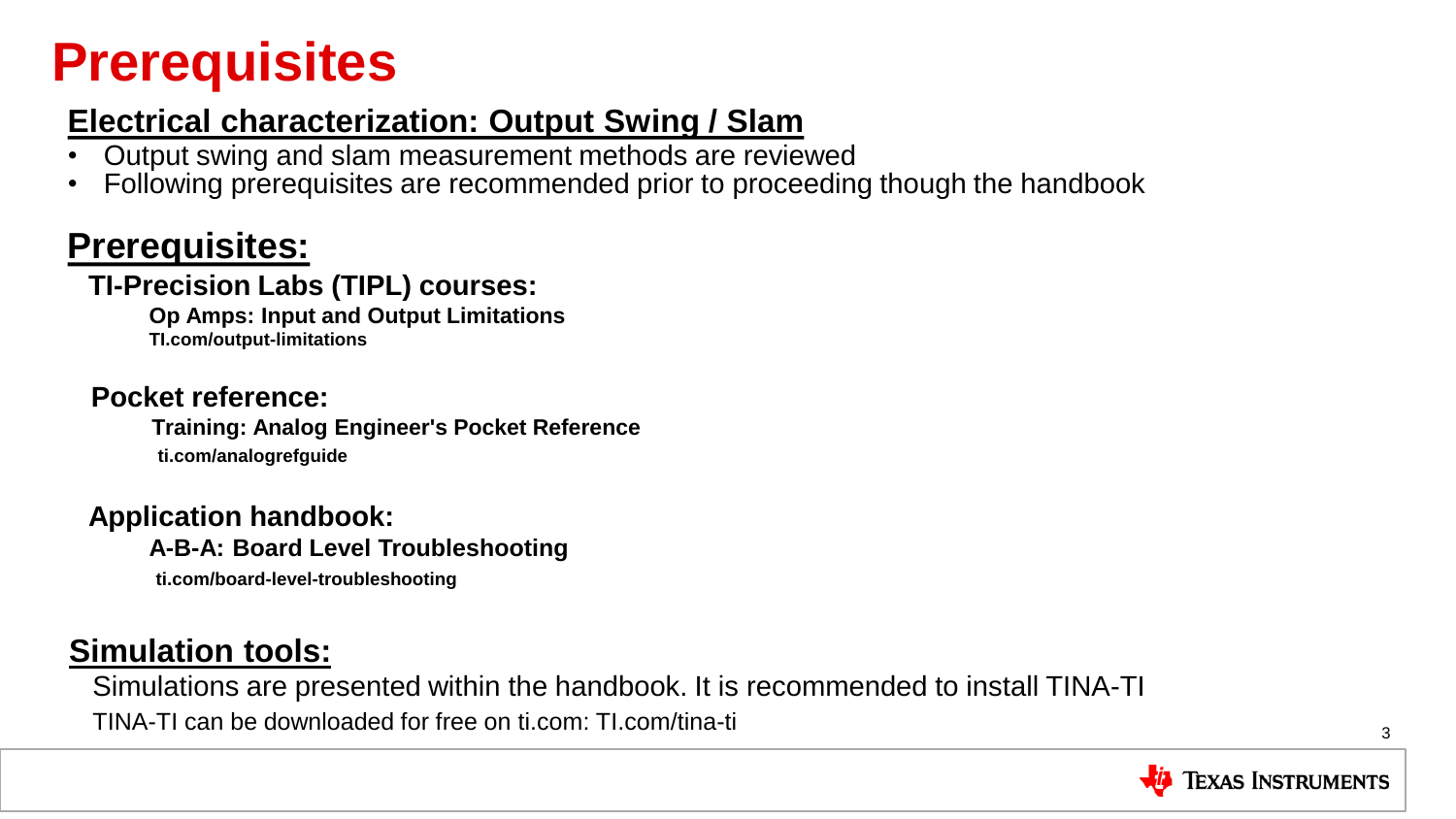## **OPAMP test loops**

### **Overview:**

- Analyzing datasheet parameters may appear a daunting task!
- Multiple datasheet parameters can be derived using various circuits.

### **False Summing Junction (FSJ):**

- Commonly used circuit to measure offset voltage of an amplifier
	- **Benefits:**
- **Disadvantages:**
- ‒ Simplistic
- ‒ Stable
- $-$  Small
- - Feedback resistor load in parallel with other added loads
	- $-$  Loop drive function of DUT V<sub>OS</sub>
- Majority of **DC** parameters determined with 4 resistors!

### **Measuring opamp specifications:**

- **VOS:** differential input voltage required to force output to mid-supply
- **Output swing:** can also be measured by using VOC to force the output voltage near the positive or negative supple
- **Output control voltage (VOC):** Calibrate the out voltage to zero volts

 $V_{OC} = - (V_{OUT} + VOS(302)) + 2VCM$ 



•  $V_{OC} = 0V$  (ideal opamp)

4 **TEXAS INSTRUMENTS**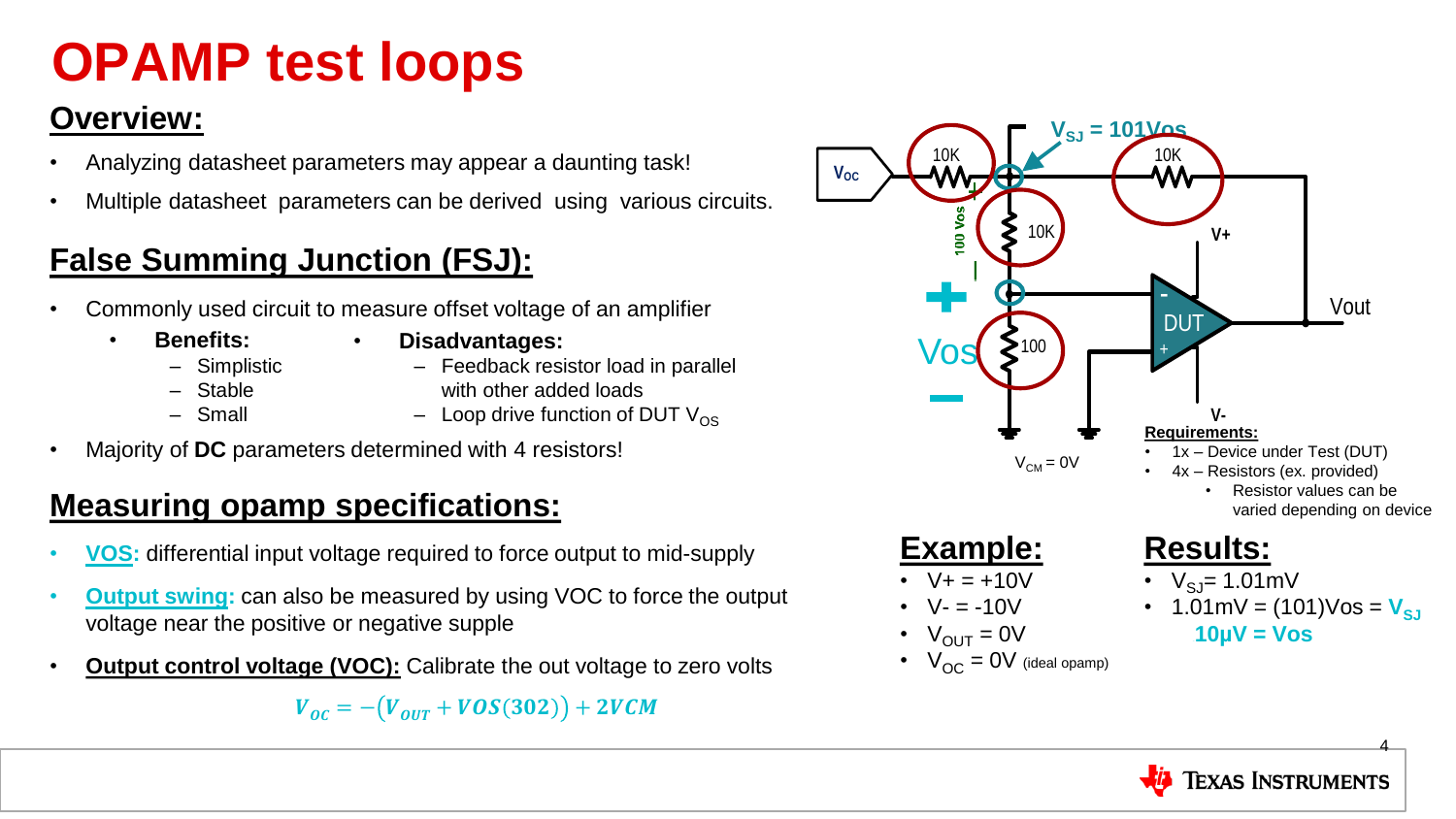# **Output swing - OPA192**

#### **Measurement preparation:**

- Output swing and output slam are **not the same** as offset voltage (VOS)!
	- Offset voltage is defined when  $V_{\text{OUT}} = V_{\text{CM}}$ = Mid-supply
- **Output swing:** How close the output voltage of the opamp can reach the positive or negative supply voltage
	- Therefore  $V_{\text{OUT}} =$ /= Mid-supply, thus VOS is not defined
	- $-V_{\text{OL}}$  (output low) and  $V_{\text{OH}}$  (output high) denote a similar spec
- Review data sheet test conditions prior to evaluating **output swing**
	- Confirm supply voltage, input common mode voltage and output load conditions



#### 6.7 Electrical Characteristics:  $V_s = \pm 4$  V to  $\pm 18$  V ( $V_s = +8$  V to +36 V)

At T<sub>A</sub> = +25°C, V<sub>CM</sub> = V<sub>OUT</sub> = V<sub>S</sub> / 2, and R<sub>LOAD</sub> = 10 kΩ connected to V<sub>S</sub> / 2, unless otherwise noted.

|              | <b>PARAMETER</b>                  | <b>TEST CONDITIONS</b> |                                       | <b>MIN</b> | <b>TYP</b> | <b>MAX</b> | <b>UNIT</b> |
|--------------|-----------------------------------|------------------------|---------------------------------------|------------|------------|------------|-------------|
| $V_{\Omega}$ | Voltage output swing<br>from rail | Positive rail          | No load                               |            | 5          | 15         | mV          |
|              |                                   |                        | $R_{LOAD}$ = 10 k $\Omega$            |            | 95         | 110        |             |
|              |                                   |                        | $R_{\text{LOAD}} = 2 \text{ k}\Omega$ |            | 430        | 500        |             |
|              |                                   | <b>Negative rail</b>   | No load                               |            | 5          | 15         |             |
|              |                                   |                        | $R_{\text{LOAD}}$ = 10 k $\Omega$     |            | 95         | 110        |             |
|              |                                   |                        | $R_{\text{LOAD}} = 2 \text{ k}\Omega$ |            | 430        | 500        |             |